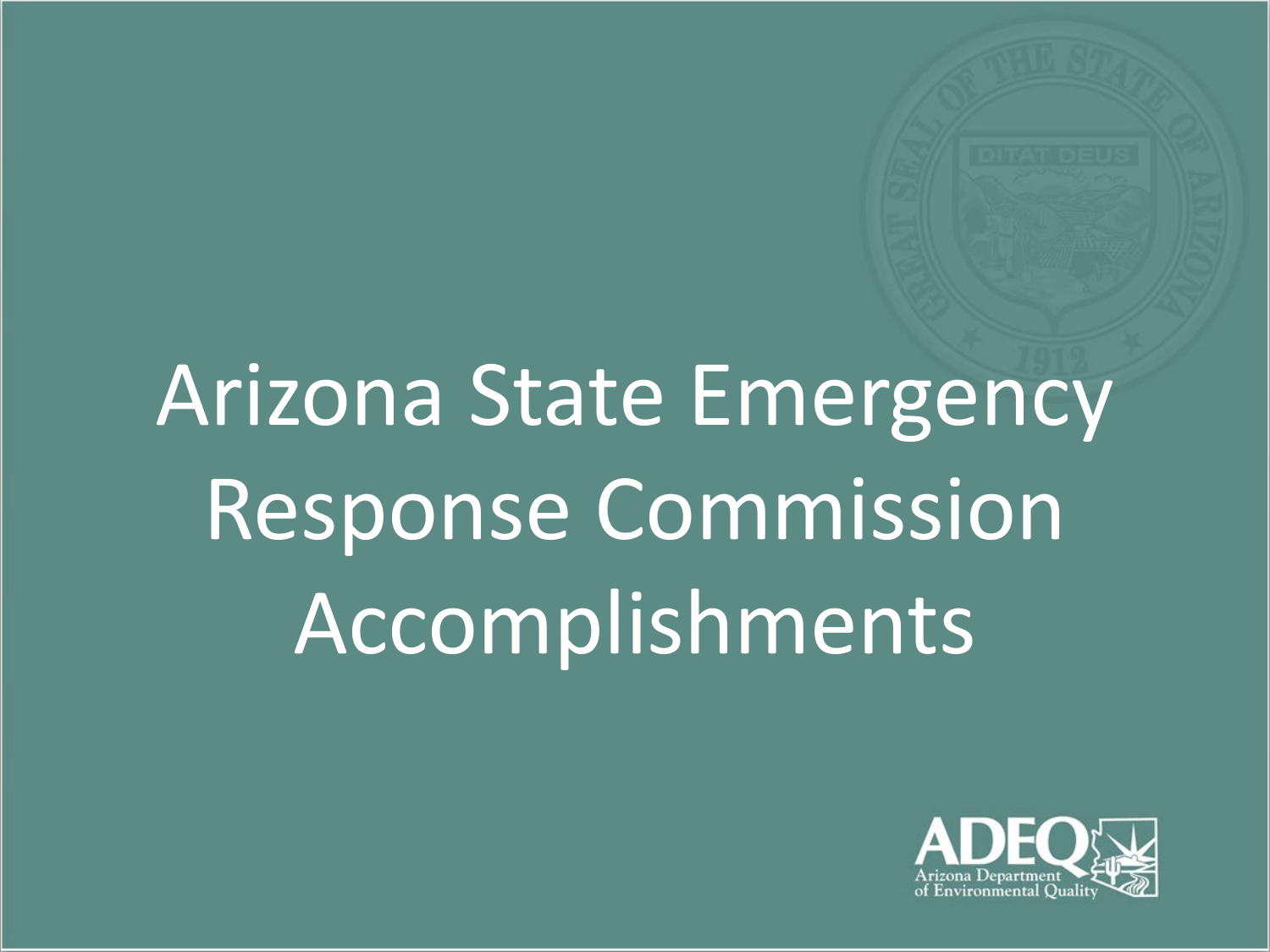

## **OUTREACH**

## ■ AZSERC Staff

- Contacts LEPC Coordinators, Emergency Managers, Fire Department personnel, Fire District Personnel, Police Department Personnel, LEPC Chairpersons and Vice-Chairs over the entire state a minimum of once per week via telephone, email, virtually or in person.
- Maintains an email distribution list to keep all personnel informed of upcoming events, meetings, trainings, conferences, grant and funding opportunities.
- Our goal is to keep the LEPCs and their needs front and center to receive all the support AZSERC can provide.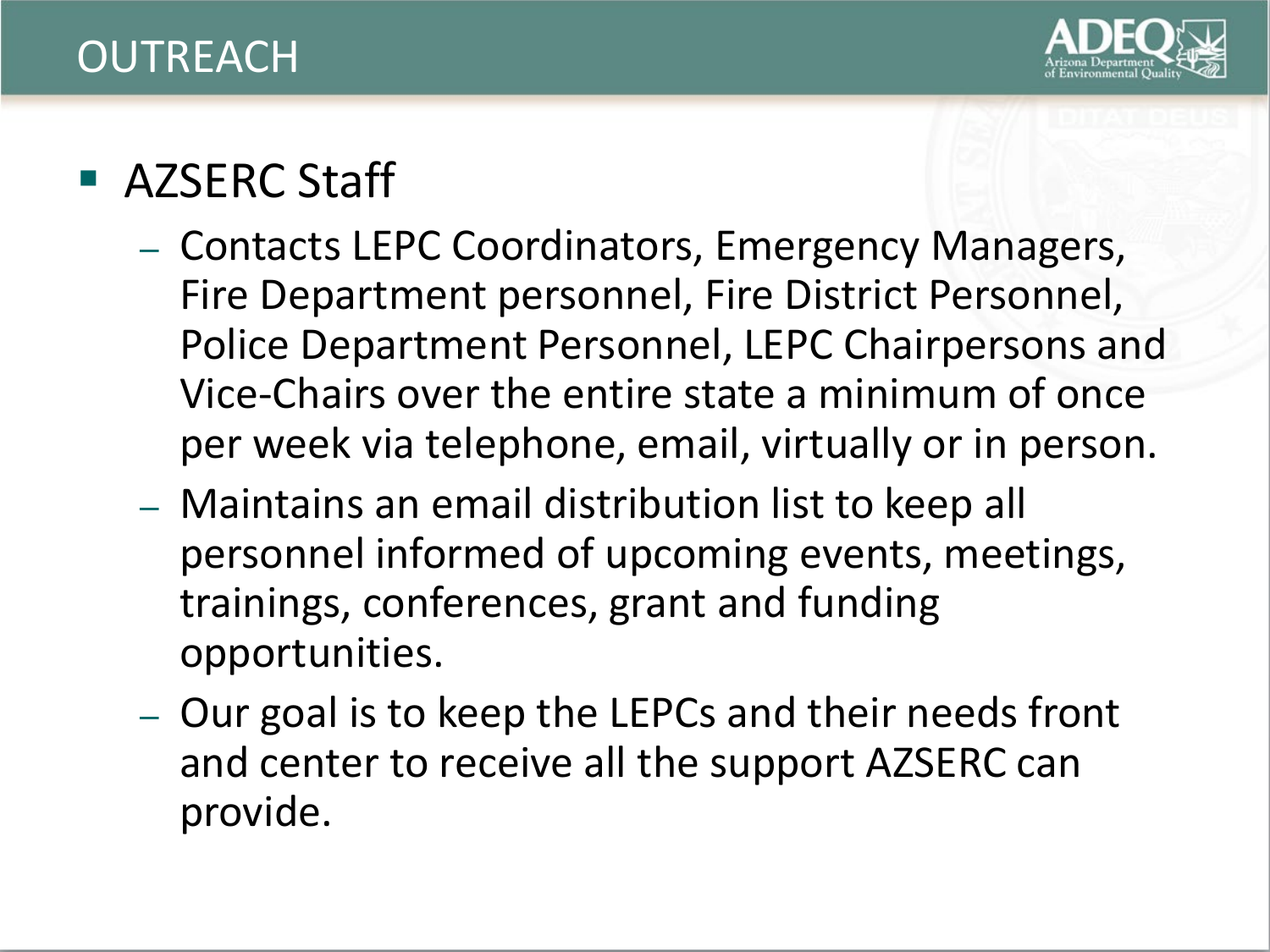

- AZSERC Staff works daily with LEPCs to ensure they are in compliance with open meeting laws, biennial exercises, bylaws, emergency response plans, voting memberships and minimum required meetings.
- LEPC compliance has increased significantly over the past year and continues to move in an upward direction.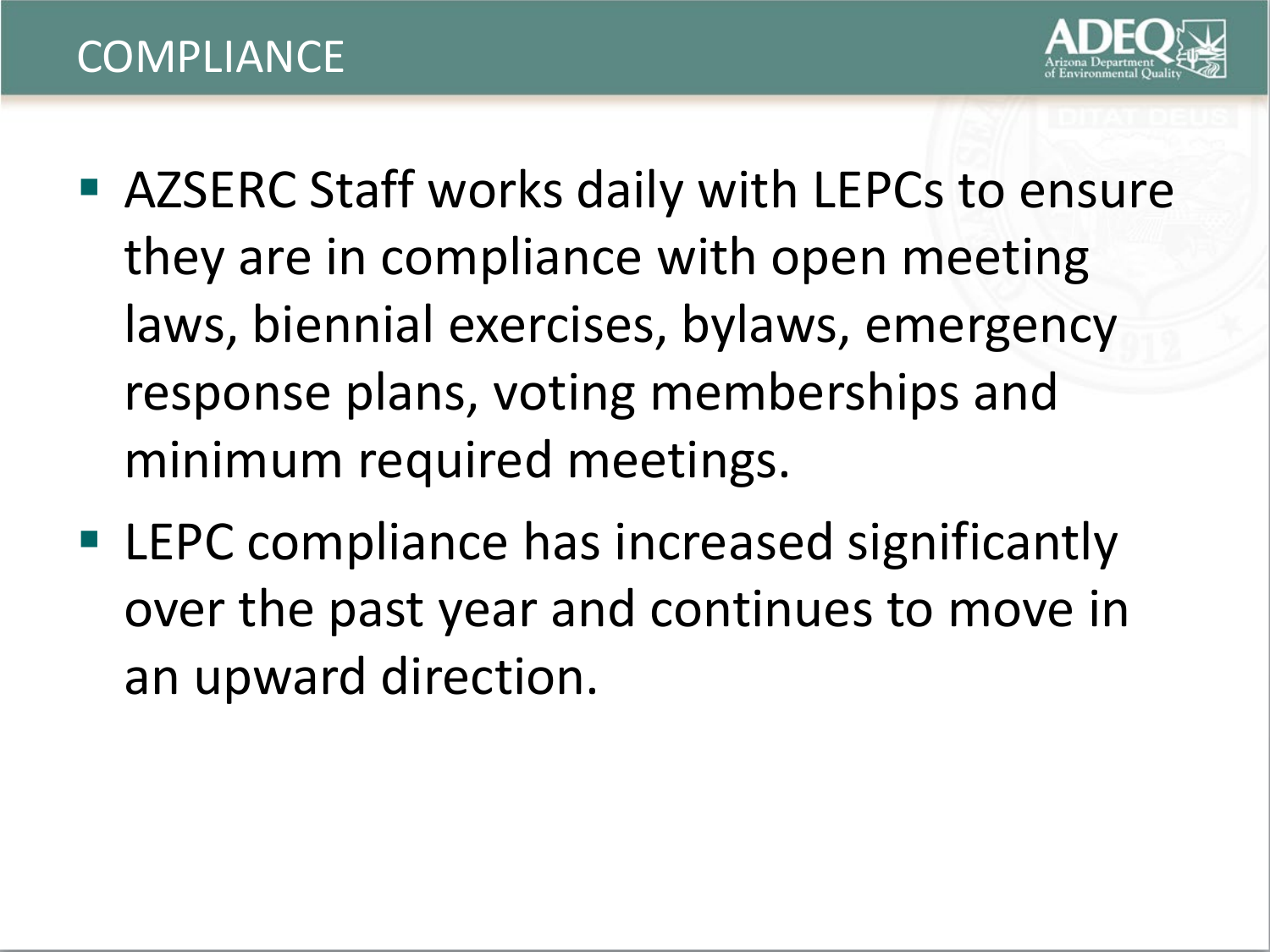

- AZSERC staff has offered
	- Administrative assistance with emergency response plans, bylaws, minutes, grant documentation and technical assistance.
	- Provide hands on expertise in specific areas when asked for assistance.
	- Delivered ERF equipment across the state.
	- Demonstrated how to utilize and calibrate equipment.
	- Emergency phone and virtual technical and administrative assistance as needed.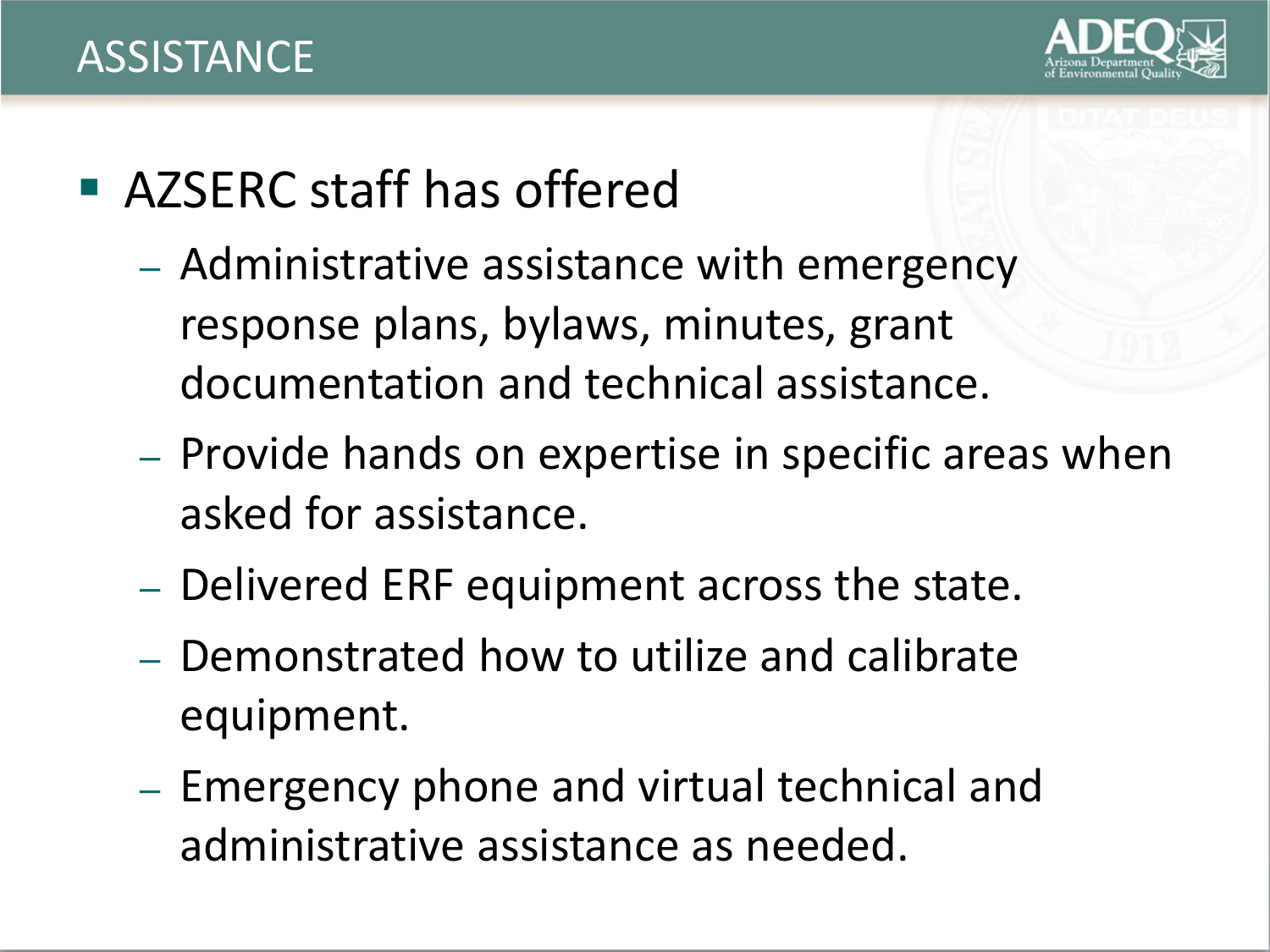- AZSERC staff was instrumental in coordinating and facilitating two regional hazardous materials commodity flow studies.
	- Northern Arizona on SR 260 (Apache, Coconino, Gila, Navajo, Yavapai County LEPCs and White Mountain Apache Tribe)
	- Southern Arizona on I-10 and multiple State Routes (Cochise County, Pima County, Santa Cruz County, Pascua Yaqui Tribe, and Tohono O'odham Nation)
	- Staff is currently working on coordinating more regional commodity flow studies for FY 2022-2024 using funds from the Hazardous Materials Emergency Preparedness Grant (HMEP).